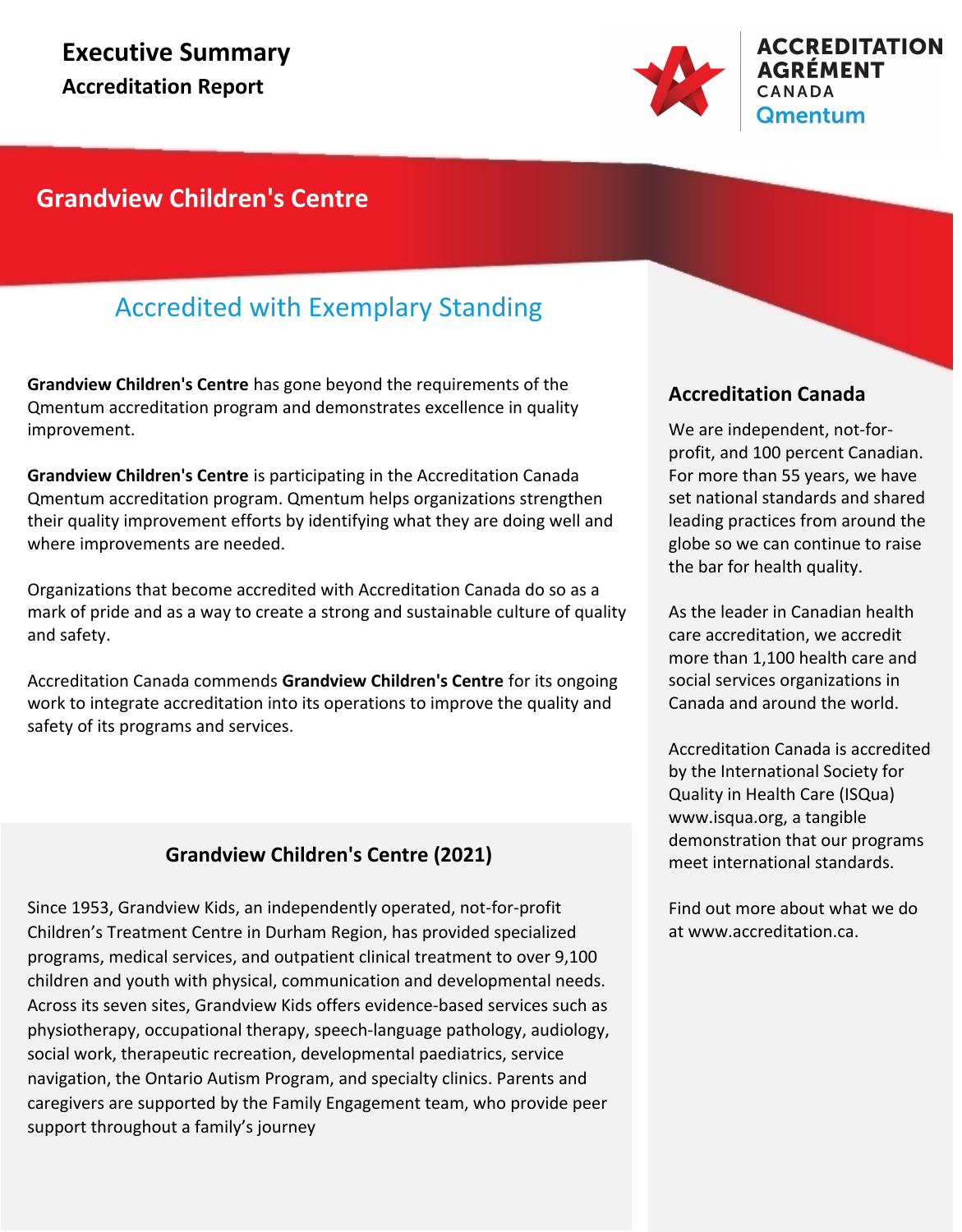## **Demonstrating a commitment to quality and safety**

Accreditation is an ongoing process of evaluating and recognizing a program or service as meeting established standards. It is a powerful tool for quality improvement. As a roadmap to quality, Accreditation Canada's Qmentum accreditation program provides evidence-informed standards, tools, resources, and guidance to health care and social services organizations on their journey to excellence.

As part of the program, most organizations conduct an extensive self-assessment to determine the extent to which they are meeting the Accreditation Canada standards and make changes to areas that need improvement. Every four years, Accreditation Canada surveyors, who are health care professionals from accredited organizations, visit the organization and conduct an on-site survey. After the survey, an accreditation decision is issued and the ongoing cycle of assessment and improvement continues.

This Executive Summary highlights some of the key achievements, strengths, and opportunities for improvement that were identified during the on-site survey at the organization. Detailed results are found in the organization's Accreditation Report.

#### **On-site survey dates**

November 15, 2021 to November 18, 2021

#### **Locations surveyed**

- · **7** locations were assessed by the surveyor team during the on-site survey. Locations and sites visited were identified by considering risk factors such as the complexity of the organization, the scope of services at various sites, high or low volume sites, patient flow, geographical location, issues or concerns that may have arisen during the accreditation cycle, and results from previous on-site surveys. As a rule, sites that were not surveyed during one accreditation cycle become priorities for survey in the next.
- · All sites and services are deemed **Accredited with Exemplary Standing** as of the date of this report.

See **Appendix A** for a list of the locations that were surveyed.

#### **Standards used in the assessment**

· **5 sets of standards** were used in the assessment.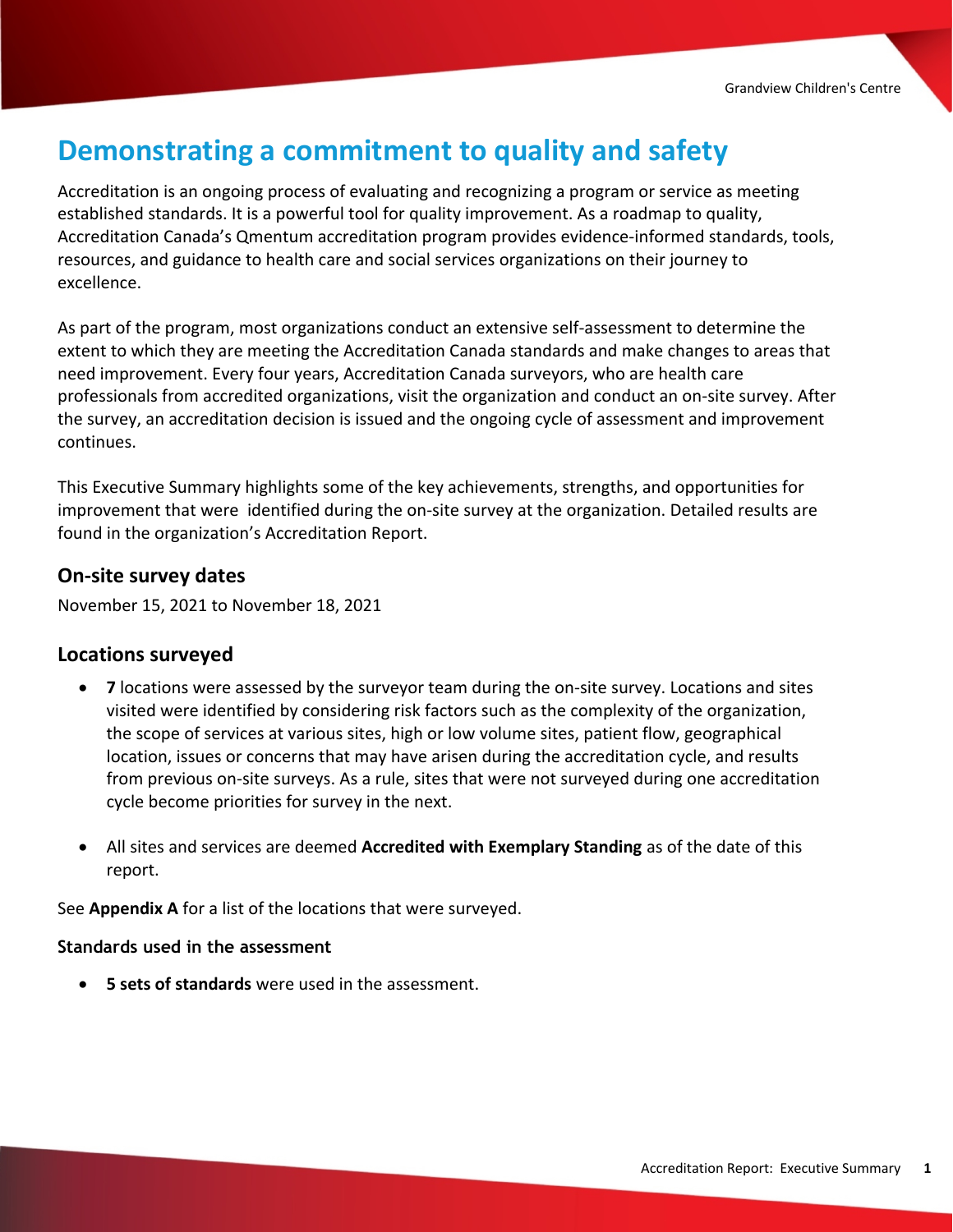## **Summary of surveyor team observations**

*These surveyor observations appear in both the Executive Summary and the Accreditation Report.*

During the on-site survey, the surveyor team undertook a number of activities to determine the extent to which the organization met the accreditation program requirements. They observed the care that was provided; talked to staff, clients, families and others; reviewed documents and files; and recorded the results.

This process, known as a tracer, helped the surveyors follow a client's path through the organization. It gives them a clear picture of how service is delivered at any given point in the process.

The following is a summary of the surveyor team's overall observations.

\*\*\*

#### 1. Board of Directors

Grandview Kids – founded in 1953 – is an independently operated not-for-profit organization, a leading Children's Treatment Centre in Ontario providing family-centred pediatric and rehabilitation services for children and youth with physical, communication and developmental needs. Children are seen at the Main Centre, in their homes, in schools or nursery schools, daycares or in one of six satellite sites. Services are provided in a friendly, family-centred environment with an emphasis on multidisciplinary assessment and treatment.

The newly updated Strategic Plan has endorsed the vision: "Every child and youth living life at their full potential" with an overarching corporate strategic goal of being recognized as leader in its field. Grandview Kids five strategic pillars are: "Transform the client and family experience across all life stages; Champion a Connected System; Advance Research and Evidence-based Practice; Build Capacity." The surveyor team is unanimous in its acknowledgement that the mission, vision and values of Grandview Kids are deeply embedded across the organization. Grandview Kids is truly committed to providing innovative and high quality/safe care to its clients.

In preparation for the survey, Grandview Kids has intensified its focus on quality and safety and has comprehensively addressed the suggestions noted in the previous survey. It was evident in the survey that physicians, staff and volunteers are highly engaged and work collaboratively with the management team to further the goals of Grandview Kids.

The organization can be proud of its many new achievements since 2017 including the following:

• New Programs have been incorporated into the array of services (The School Based Rehabilitation (SBR) Program and the Durham Pediatric Complex Care Program) involving partnerships with community partners.

• Significant changes have occurred in the Autism Program which have impacted Grandview Kids – particularly the Launch of Social Enterprise (e.g., FAST) to respond to Ontario direct funding for OAP increase) and total FTEs have increased from 108 to 228 (111% increase). families. As such revenues at Grandview Kids have increased from \$12.45M to \$23.4M (72%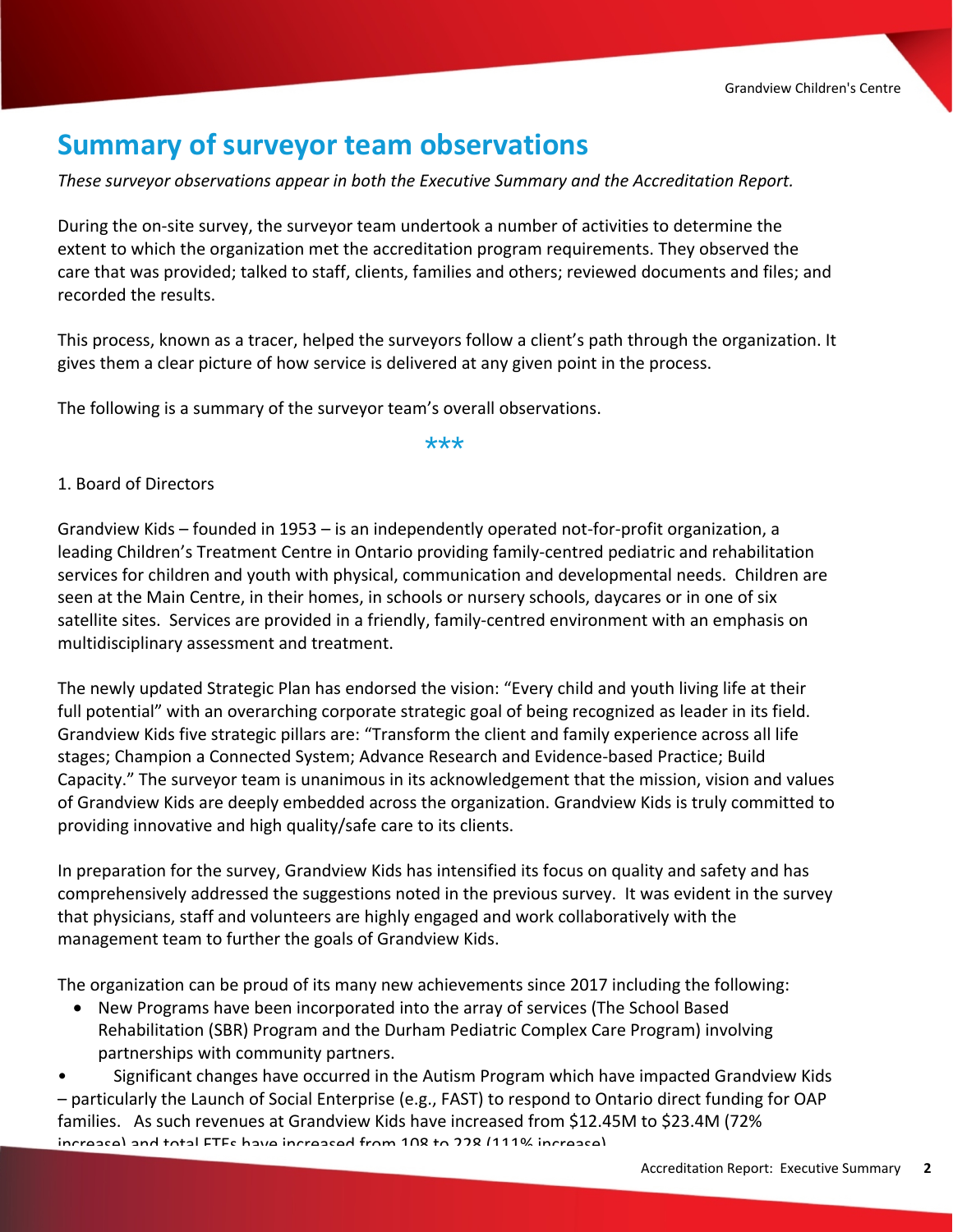increase) and total FTEs have increased from 108 to 228 (111% increase).

- Other achievements include the launch of Ontario Autism Program (OAP) Foundational Family Services, OAP Caregiver Mediated Programs, the OAP ASD Diagnostic Hub, etc.
- The Physician team has expanded to four Developmental Pediatricians with potential plans to bring on a fifth specialist. The organization is also expanding its Nursing capacity. Psychological Services has expanded via a secondment arrangement with Holland Bloorview Kids Rehabilitation Hospital.
- The organization is particulary proud of the Medication Excellence with the launch of Epi-Pen emergency stations.
- During COVID, practices have been adapted to provide virtual services, including the "GAVA" diagnostic virtual process/assessment for Autism.
- New partnerships have been a focus, including a unique Ethics partnership with Ontario Shores Centre for Mental Health Sciences and another with the University of Toronto focusing on Flow and Demand Capacity Initiatives.
- Infrastructure projects have also been significant including expansions in Oshawa and Clarington. The new Capital Build Project in Ajax will start construction in April with a planned a move-in target of spring/summer 2024.

COVID-19 has significantly impacted the organization – they have learned and adopted multiple new protocols, practice and policies and deployed technology and discovered how to connect with clients and each other in virtual ways - Zoom, MS Teams and Google Meets. They have also found a way to stay connected and to support and serve their clients.

The board acknowledges the significant changes and challenges facing the organization and broader health system. They are committed to maintaining a quality lens and improving strategic leadership to the organization throughout this period of system change. The board agendas are color coded to ensure that the trustees are focusing on the strategic directions of Grandview Kids.

2. Community and Community Partnerships:

The multiple community partners that were interviewed during the survey shared how much they value the competencies and dedication of the Grandview Kids organization. The organization is well known for its collaborative approach, and this was validated by the community stakeholders. They talked about how they work together with Grandview Kids to build capacity in the system and the leading role that Grandview Kids plays in this work. Current partners include acute care hospitals and community health providers, government agencies, non-profit community agencies, academic partners and community coalitions.

Partners were unanimously complimentary about Grandview Kids – "They are leaders and innovators." "They always find a way to say yes – they don't get bogged down in red tape." Partners commended Grandview Kids for their steadfast advocacy – "They are the North Star". "Grandview Kids supports the whole family – they are a model for solutions-based thinking".

The organization is viewed as a leader in the community. The community is viewed to continue to raise awareness of

3. Leadership: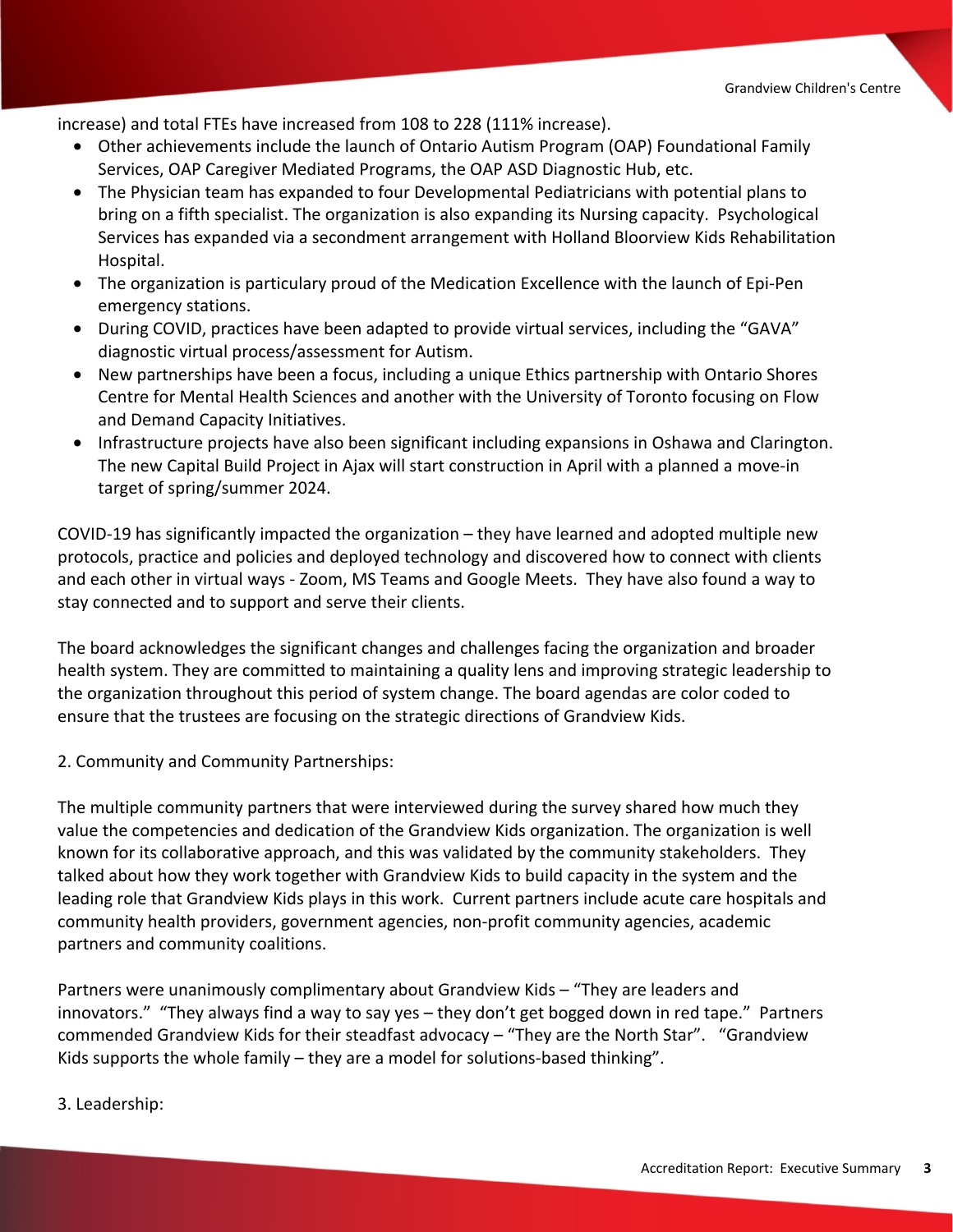The organization is viewed as a leader in the community. The need to continue to raise awareness of Grandview Kids array of services was a common theme shared with the surveyors.

The Board of Trustees noted several areas of caution for Grandview Kids leadership including the need to monitor the pace of change, the requirement to continue to focus on CEO succession planning and to design an appropriate organization structure to support the new CEO, the existence of current and future staffing challenges, the need to remain agile in the ever-changing political landscape, the complexities of moving the services to the new building, the ongoing financial challenges to deal with the pressing access issues, the need for the functional plan to be solid, the recognition that Durham Region is growing tremendously fast, and the importance of continuing to focus on client experience, equity and diversity.

New leadership roles have been introduced at Grandview Kids in an effort to support the significant growth in the organization. A robust succession plan is being crafted to ensure a successful transition to the new CEO.

#### 4. Staffing and Worklife:

The greatest strength of the organization is its dedicated and caring physicians and staff. There is a great pride expressed by the staff in being associated with Grandview Kids. The leadership team is committed to exploring the results of the recent Worklife Pulse survey and addressing any challenges.

#### 5. Delivery of Care and Services:

The Centre has established an infrastructure to oversee and monitor quality dimensions and compliance with accreditation standards, to manage the strategic plan implementation relative to quality and patient safety, and to engage with patients to hear their experience. The organization is fortunate to have a talented and dedicated workforce. There is a strong sense of teamwork and collaboration.

The surveyor team is unanimous in its acknowledgement that the mission, vision and values of the Grandview Kids are deeply embedded across the organization.

#### 6. Client Satisfaction:

Client satisfaction with care and services is high. Grandview Kids has a solid foundation on which to continue to build a robust client experience, based on meaningful engagement. Comments were made concerning the "outstanding staff and services". Family members interviewed could not identify any areas for improvement.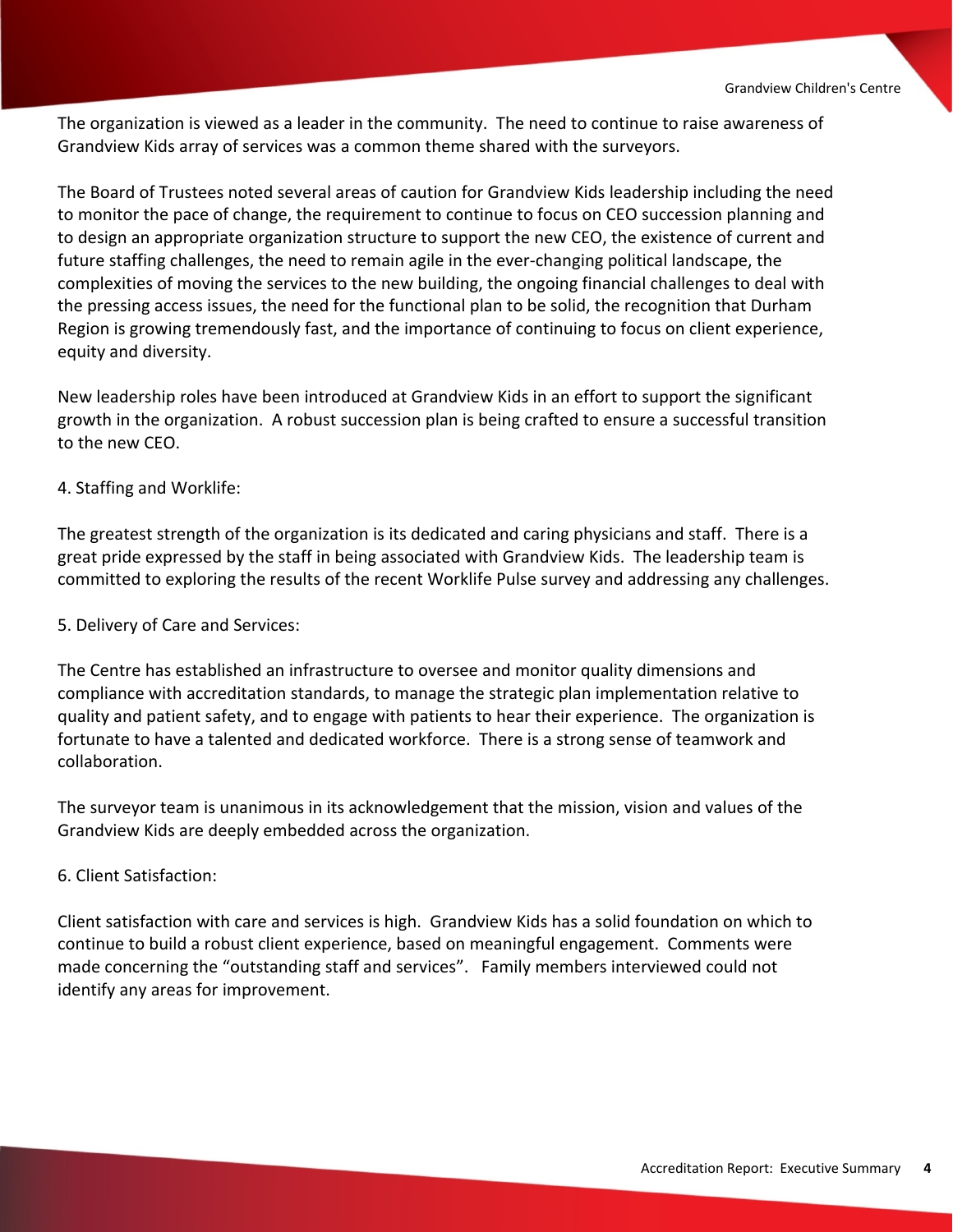## **Overview: Quality dimensions results**

Accreditation Canada uses eight dimensions that all play a part in providing safe, high quality health care.

These dimensions are the basis for the standards, and each criteria in the standards is tied to one of the quality dimensions.

The quality dimensions are:

|            | <b>Accessibility:</b>           | Give me timely and equitable services                   |
|------------|---------------------------------|---------------------------------------------------------|
|            | Appropriateness:                | Do the right thing to achieve the best results          |
|            | <b>Client-centred Services:</b> | Partner with me and my family in our care               |
|            | Continuity:                     | Coordinate my care across the continuum                 |
|            | <b>Efficiency:</b>              | Make the best use of resources                          |
| <b>THT</b> | <b>Population Focus:</b>        | Work with my community to anticipate and meet our needs |
|            | Safety:                         | Keep me safe                                            |
| 偳          | <b>Worklife:</b>                | Take care of those who take care of me                  |

Taken together, the dimensions create a picture of what a high quality health care program or service "looks like." It is easy to access, focused on the client or patient, safe, efficient, effective, coordinated, reflective of community needs, and supportive of wellness and worklife balance.

This chart shows the percentage of criteria that the organization met for each quality dimension.



### **Quality Dimensions: Percentage of criteria met**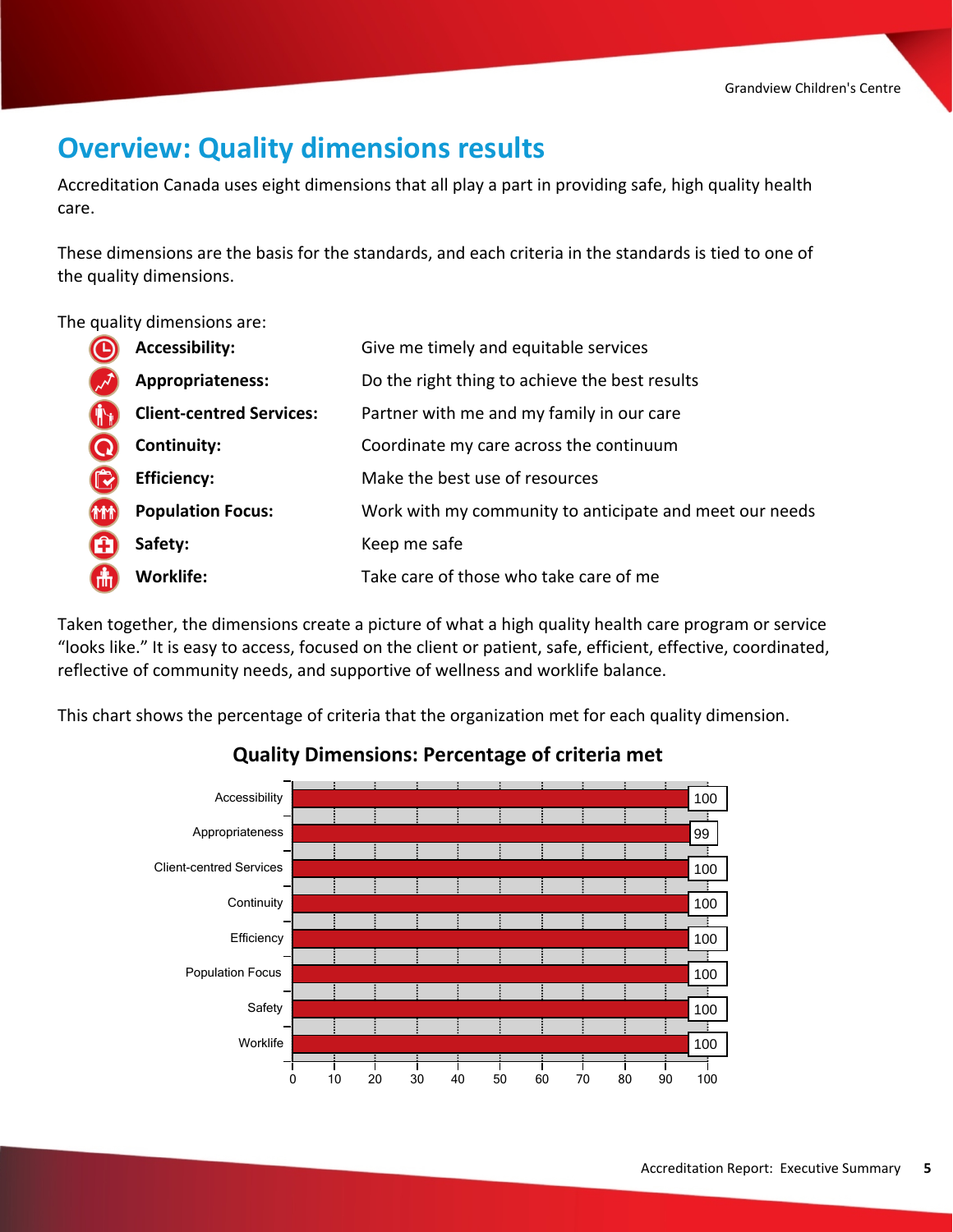### **Overview: Standards results**

All of the standards make a difference to health care quality and safety. A set of standards includes criteria and guidelines that show what is necessary to provide high quality care and service.

Some criteria—specifically those related to safety, ethics, risk management, or quality improvement are considered high priority and carry more weight in determining the accreditation decision.

This chart shows the percentage of high priority criteria and the percentage of all criteria that the organization met in each set of standards.



#### **Standards: Percentage of criteria met**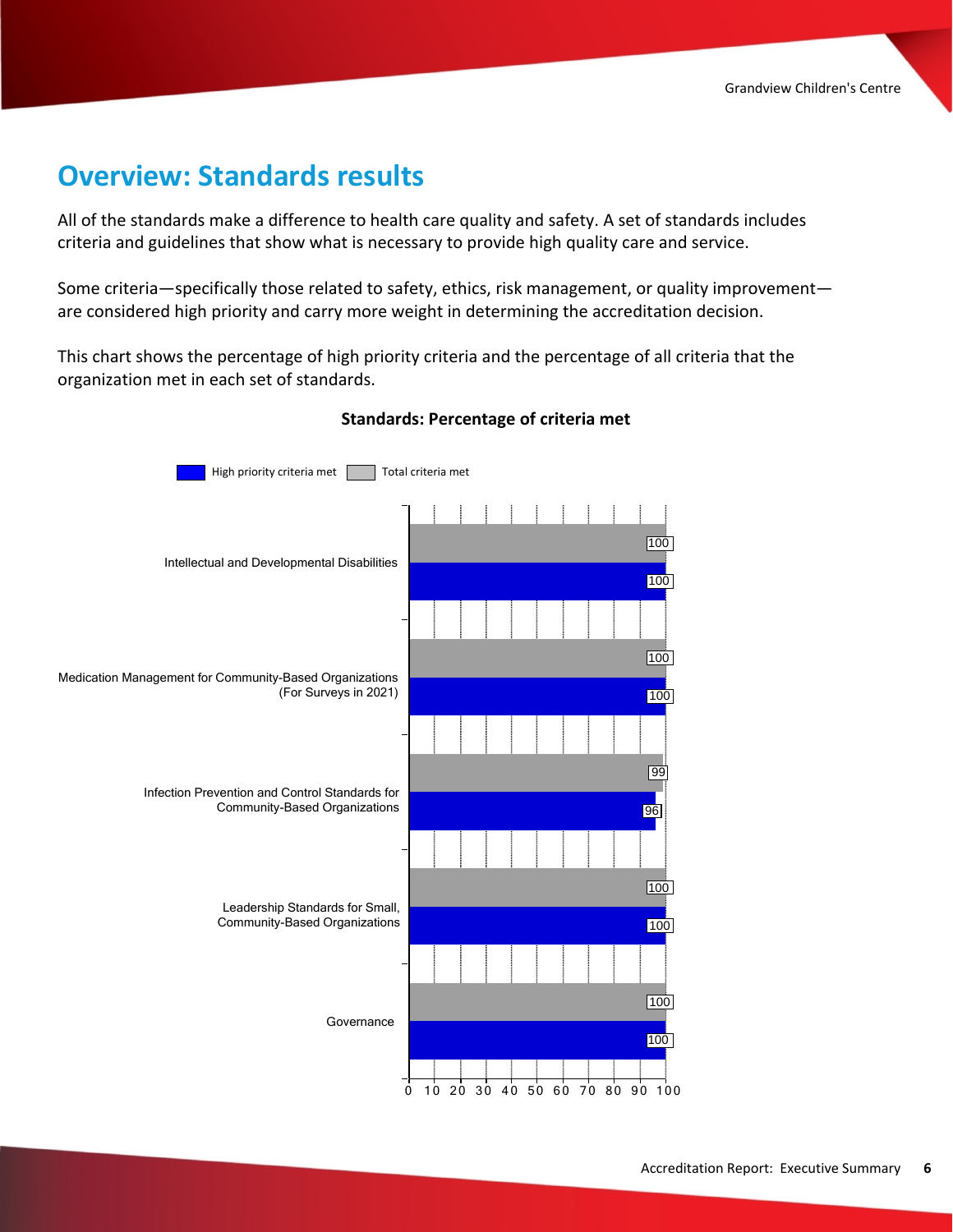## **Overview: Required Organizational Practices results**

Accreditation Canada defines a Required Organizational Practice (ROP) as an essential practice that must be in place for client safety and to minimize risk. ROPs are part of the standards. Each one has detailed tests for compliance that the organization must meet if it is to meet the ROP.

ROPs are always high priority and it is difficult to achieve accreditation without meeting most of the applicable ROPs. To highlight the importance of the ROPs and their role in promoting quality and safety, Accreditation Canada produces the Canadian Health Accreditation Report each year. It analyzes how select ROPs are being met across the country.

ROPS are categorized into six safety areas, each with its own goal:

See **Appendix B** for a list of the ROPs in each goal area.

- · **Safety culture**: Create a culture of safety within the organization
- · **Communication**: Improve the effectiveness and coordination of communication among care and service providers and with the recipients of care and service across the continuum
- · **Medication use**: Ensure the safe use of high-risk medications
- · **Worklife/workforce**: Create a worklife and physical environment that supports the safe delivery of care and service
- · **Infection control**: Reduce the risk of health care-associated infections and their impact across the continuum of care/service
- · **Risk assessment**: Identify safety risks inherent in the client population

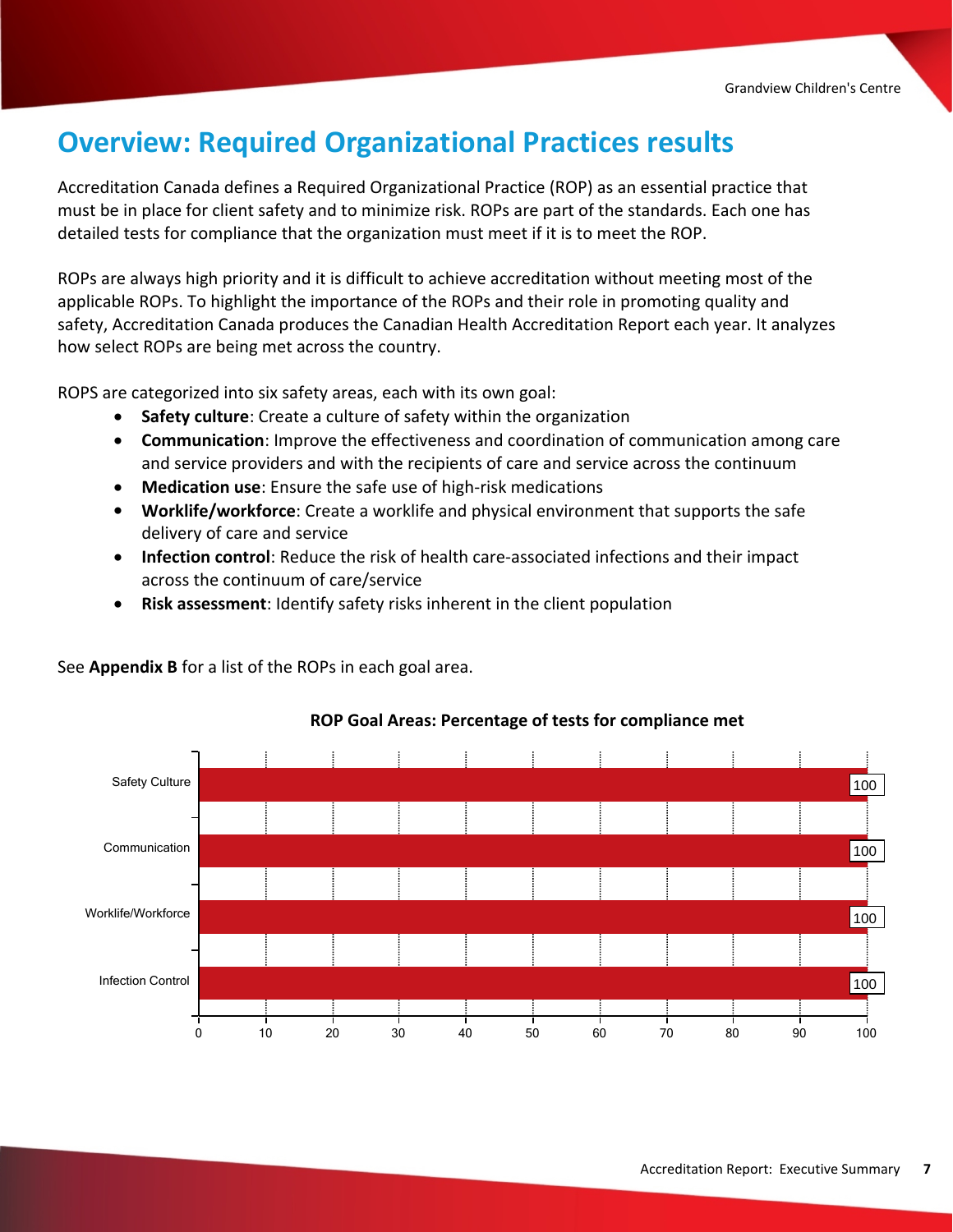## **The quality improvement journey**

The Qmentum accreditation program is a four-year cycle of assessment and improvement, where organizations work to meet the standards and raise the quality of their services. Qmentum helps them assess all aspects of their operations, from board and leadership, to care and services, to infrastructure.

The program identifies and rewards quality and innovation. The time and resources an organization invests in accreditation pay off in terms of better care, safer clients, and stronger teamwork. Accreditation also helps organizations be more efficient and gives them structured methods to report on their activities and what they are doing to improve quality.

In the end, all Canadians benefit from safer and higher quality health services as a result of the commitment that so many organizations across the country have made to the accreditation process.



#### **Qmentum: A four-year cycle of quality improvement**

As **Grandview Children's Centre** continues its quality improvement journey, it will conduct an in-depth review of the accreditation results and findings. Then a new cycle of improvement will begin as it incorporates any outstanding issues into its overall quality improvement plan, further strengthening its efforts to build a robust and widespread culture of quality and safety within its walls.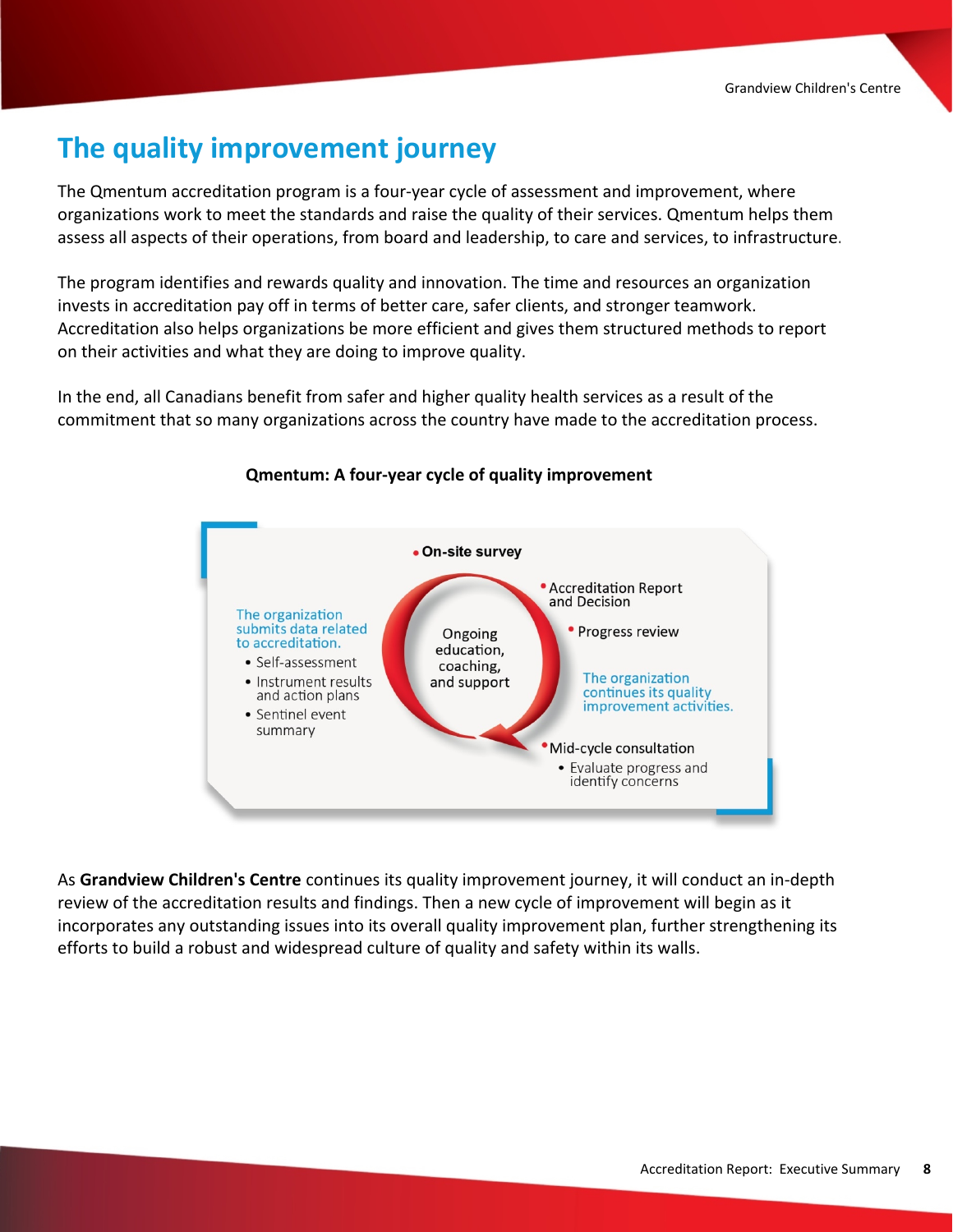# **Appendix A: Locations surveyed**

- Adolescent Program at Abilities Centre
- Ajax Satellite Office
- Bowmanville Satellite Office Knox Christian School
- Grandview Children's Centre
- Oshawa Dwyer
- Port Perry S A Cawker Public School
- Whitby Satellite Office